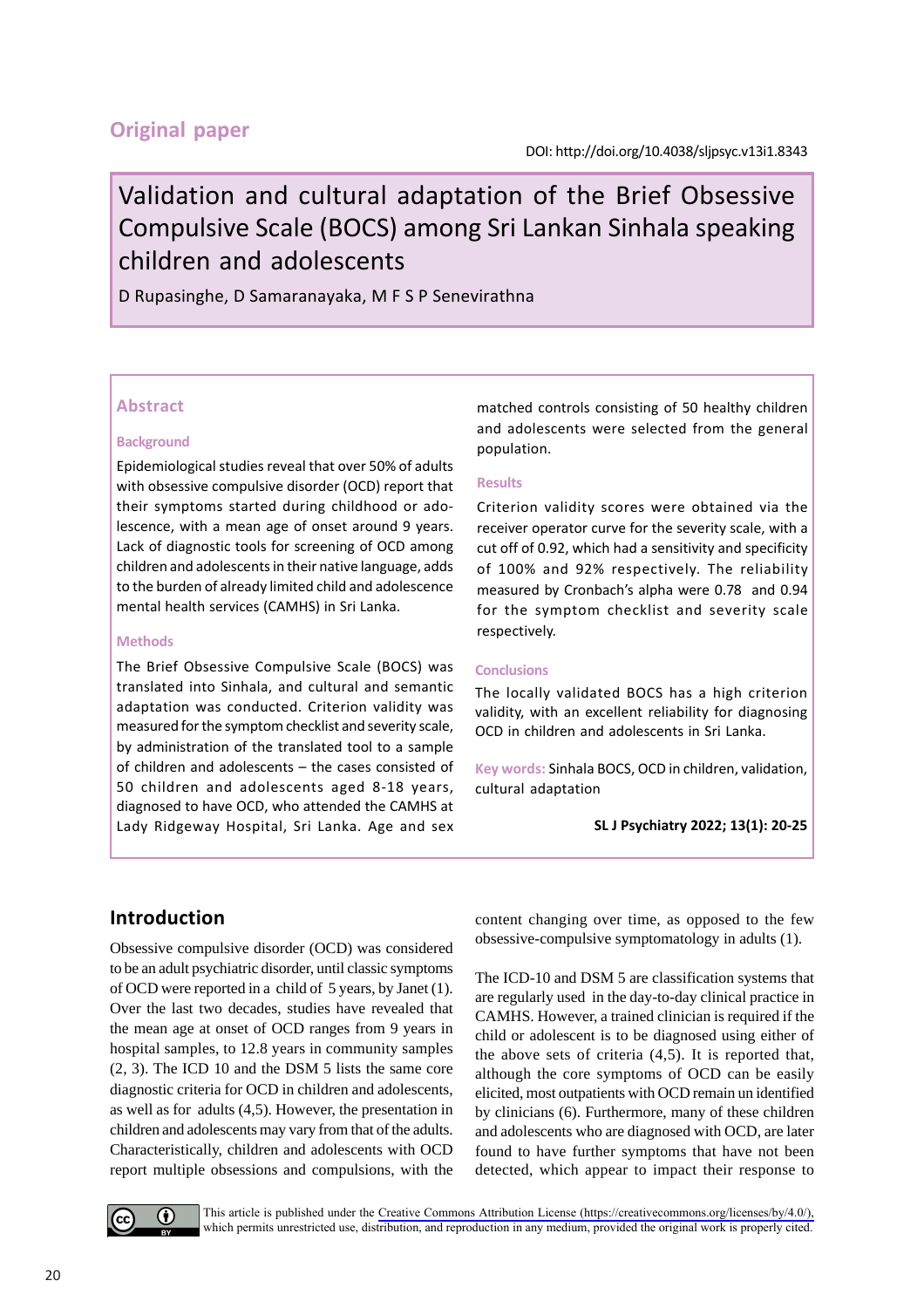treatment and levels of functioning (6). The use of rating scales may improve and facilitate the assessment of OCD and monitoring of treatment response (3).

The recovery rate of untreated OCD is reported to be around 13-30%. However, the overall remission rate with treatment is reported to be around 40% (1). An epidemiological study done on OCD in a group of 18-year-olds showed that past depression and substance abuse could have an impact on the onset of OCD (3). Thus, it is of paramount importance to diagnose OCD early in children to improve their quality of life.

The current tools used in the assessment of OCD in children and adolescents include diagnostic interviews and symptom rating scales (1). An array of self-reporting scales for OCD are available. However, each has it's own limitations – such as being too extensive or repetitive thus hampering clinical use, or lack of discriminative power, low convergence with the Y-BOCS, inclusion of items not associated with OCD or not measuring severity (7-13, 22).

The Yale – Brown Obsessive-Compulsive Scale (Y-BOCS) is regarded as the gold standard for diagnosis of OCD (14,15). For children, the CY-BOCS was introduced in 1997 (16). Both versions are extensively used in research and in clinical settings (16). The Brief Obsessive-Compulsive Scale (BOCS) is a shortened, selfrated combined version of the Y-BOCS and CY-BOCS, developed between 1997 and 2002 (17). It consists of both a symptom checklist section illustrated with examples, and a severity scale section. The BOCS is frequently used in child, adolescent, and adult psychiatry settings in Sweden and other countries (17).

The BOCS has 11 symptom categories, covered by 16 items which forms the BOCS symptom checklist (17). The respondent is further required to include any additional symptoms not included in the checklist, to the list of "most troublesome symptoms" (17). The BOCS is freely available online and can be administered within 5-10 minutes. Special abilities or training are not necessary to carry out the test (17).

A cut off score of 1.50 (mean score of the severity scale) is suggestive of OCD in children and adolescents, and higher BOCS scores indicate severe OCD (17). The BOCS is reported to have a good internal consistency ( $\alpha$  >0.80), and the alpha value for internal consistency of the severity scale has been reported to be 0.94 (17). The validity of the BOCS is well established incorrelation to the clinical diagnosis of OCD and with other self-reported scales (17).

Current translation practices of rating scales include forward and back translation, decentering, the bilingual approach, and the committee approach (18,19). Back translation is defined as translating with minimum changes to the final version in the original language (18). A combined qualitative and quantitative approach to translate and culturally validate a tool has been reported to be more appropriate for Asian countries (18,20).

### **Methods**

#### *Translation, backtranslation and cultural adaptation*

Written approval for use of the tool in this research, was obtained from Prof. Susanne Bejerot (17). A combined qualitative and quantitative approach was used to translate the original Brief Obsessive Compulsive scale to Sinhala (Annexure 1). A panel of 6 professionals in the field of child psychiatry, consisting of a child psychiatrist, a senior registrar in child psychiatry, a medical officer in child psychiatry, a social work instructor, a registered nurse and a clinical psychologist who were bilingual (fluent in both English and Sinhala) translated the BOCS individually. The group then discussed all the translated items and the best translation for each item on the scale was unanimously confirmed and when needed changes made to the stems of the statements to help local adaptation.

The translated scale was reviewed by 3 experts who were not in the translation panel (a child psychiatrist, a psychologist, and ageneral adult psychiatrist) to assess the content for semantic and conceptual validity, and cultural acceptability. They were requested to give a score between 1-5 for each item. The average score for each item were between 3-5, and none of the stems were rated less than 3. The final translated scale was back translated to English by a bilingual expert who had not viewed the original scale. The back translation was compared with the original questionnaire. The back translation was sent to the original author who agreed with the current format. The translated scale was pretested on a group of 6 children and adolescents aged 8-18 years,who were in-patients of ward 19 at the Lady Ridgeway Hospital for Children, irrespective of the diagnosis. Among this group, three children who were diagnosed with OCD, also tested positive as per the translated BOCS.

#### *Criterion validation of the translated BOCS*

Ethical approval for the study was obtained from the Ethical Review Committee of the Lady Ridgeway Hospital, Sri Lanka (LRH/DA/05/2017). Permission was also obtained from the Director of Lady Ridgeway Hospital, the Ministry of Education and the relevant school principal, prior to starting the study.

Patients aged 8-18 years, who were clinically diagnosed to have OCD by a consultant child and adolescent psychiatrist according to the ICD 10 criteria, during their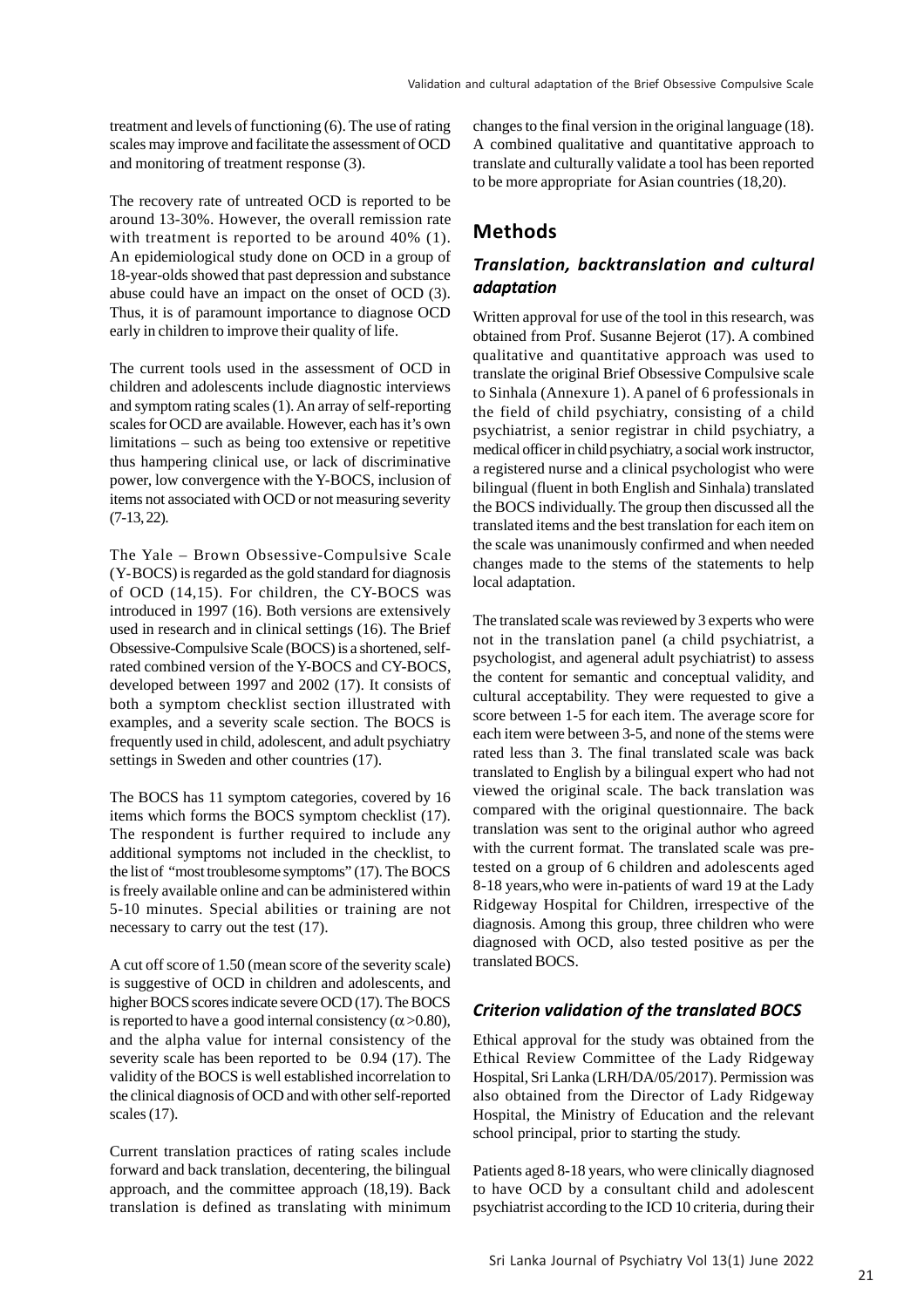first visit, were considered eligible for inclusion in the study, as cases. Children and adolescents matched for age and gender, without any other mental health diagnoses, who were attending a mainstream school in the Western Province of Sri Lanka, were considered as controls for this study. Exclusion criteria for both cases and controls were, having either a hearing or visual impairments, or learning disabilities.

Each child's caregiver was educated about the research and were informed that the data would be published anonymously, and that their treatment/care in hospital or at school would not be impacted by their consent to participate. A written information sheet was also provided to the primary caregiver. Eligible children whose main caregiver gave informed written consent for their participation in the study were included in this research. For participants aged 16 years and above, informed consent was obtained from the adolescent concerned and their caregiver.

The translated and culturally adapted BOCS Sinhala version was administered among children and adolescents who completed inclusion criteria as cases, who attended the University Psychological Medicine Unit and Child Guidance Clinic, Lady Ridgeway Hospital (LRH) for Children, Colombo, Sri Lanka and the Adolescent Psychiatric Clinic, National Hospital of Sri Lanka (NHSL), during the study period. The sample size was calculated to detect a targeted sensitivity of 85%, and a specificity of 85% using the following formula:  $n = 4$  z 2 p (1-p)/ w2 (21). A total of 50 children and adolescents with OCD were selected as cases.

With regards to data collection from controls, the translated and culturally adapted BOCS Sinhala version was administered among age and gender matched children and adolescents attending a mainstream school in the Western Province of Sri Lanka. A total of 20 females and 30 males were included as controls. Data collection was carried out with the help of the relevant class teachers. For children aged 15 years or above, the self-administered questionnaire was given (n=12). Thereafter the children and adolescents were interviewed by a senior registrar in psychiatry in order to assess for the presence or absence of OCD and to fill the severity scale, when relevant. Data analysis was conducted using SPSS 20 software.

### **Results**

There were 60 males and 40 females in the total sample. The mean age of the samples was 12.22 years (SD 2.8) with the minimum age being 8 years and maximum age 18 years (Table 1). The mean score of the BOCS severity scale among cases was 2.38 (SD 0.51), and among controls was 0.41 (SD 0.46). Both the symptom checklist and the severity scale had a Cronbach's alpha above 0.7.

The validity indicators (sensitivity, specificity) were calculated for the culturally adapted Sinhala version of the BOCS initially using the cut off values of the original study, which has a mean score of 1.5 in the severity scale (Table 2). Criterion validity was assessed using the receiver operating analysis and optimum cut off points valid for the Sri Lankan population were identified. The area under the ROC curve was 0.99 (SE 0.008) which was statistically significant for the validity of BOCS (Figure1). The sensitivity and specificityof the Sinhala BOCS was 100% and 92% respectively, when considering a cut off value of 0.9167 (mean score of the severity scale) with reference to the ROC curve values (Table 3). Accordingly, the cut off was adjusted to 0.92.

| Table 1. Participants with and without OCD - distribution by age and gender |                |                |                       |  |  |
|-----------------------------------------------------------------------------|----------------|----------------|-----------------------|--|--|
| Demographic<br>characteristic                                               | With OCD       | Without OCD    | Total                 |  |  |
| Age group<br>$8 - 11$ years<br>$12 - 14$ years<br>$15 - 18$ years           | 23<br>15<br>12 | 23<br>15<br>12 | 46<br>30<br>24<br>100 |  |  |
| Gender<br>Male<br>Female                                                    | 30<br>20       | 30<br>20       | 60<br>40<br>100       |  |  |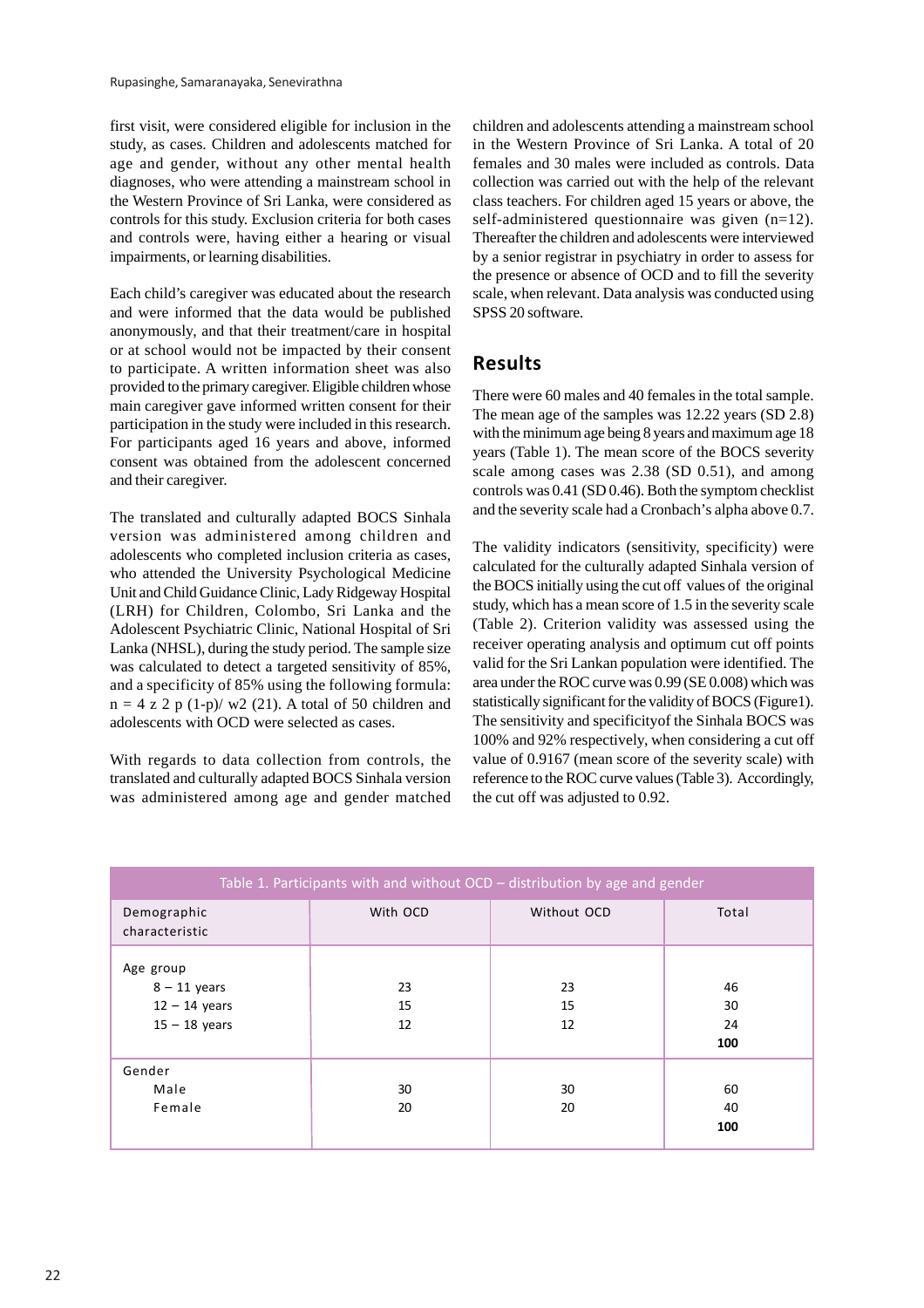Validation and cultural adaptation of the Brief Obsessive Compulsive Scale

| Table 2. Reliability of the symptom checklist and the severity scale |                 |                  |  |  |
|----------------------------------------------------------------------|-----------------|------------------|--|--|
| Scale                                                                | Number of items | Cronbach's alpha |  |  |
| Symptom checklist                                                    | 16              | 0.780            |  |  |
| Severity scale                                                       |                 | 0.948            |  |  |

| Table 3. Cut off values for the mean score of the BOCS as per the ROC analysis, with validity |             |             |  |  |
|-----------------------------------------------------------------------------------------------|-------------|-------------|--|--|
| Cut off value                                                                                 | Sensitivity | Specificity |  |  |
| $-1.0000$                                                                                     | 1.000       | 1.000       |  |  |
| .0833                                                                                         | 1.000       | .640        |  |  |
| .2500                                                                                         | 1.000       | .620        |  |  |
| .4167                                                                                         | 1.000       | .400        |  |  |
| .5833                                                                                         | 1.000       | .280        |  |  |
| .7500                                                                                         | 1.000       | .180        |  |  |
| .9167                                                                                         | 1.000       | .080        |  |  |
| 1.0833                                                                                        | .980        | .060        |  |  |
| 1.3333                                                                                        | .980        | .040        |  |  |
| 1.5833                                                                                        | .960        | .040        |  |  |
| 1.7500                                                                                        | .920        | .040        |  |  |
| 1.9167                                                                                        | .860        | .020        |  |  |
| 2.0833                                                                                        | .700        | .020        |  |  |
| 2.2500                                                                                        | .600        | .020        |  |  |
| 2.4167                                                                                        | .420        | .000        |  |  |
| 2.5833                                                                                        | .320        | .000        |  |  |
| 2.7500                                                                                        | .220        | .000        |  |  |
| 2.9167                                                                                        | .140        | .000        |  |  |
| 3.0833                                                                                        | .120        | .000        |  |  |
| 3.3333                                                                                        | .040        | .000        |  |  |
| 3.5833                                                                                        | .020        | .000        |  |  |
| 4.6667                                                                                        | .000        | .000        |  |  |



Diagonal segments are produced by ties.

**Figure 1. Receiver operator curve for the mean score of the BOCS severity scale.**

## **Discussion**

Due to the insufficiency of trained clinicians in child psychiatric services in Sri Lanka, the validation of BOCS will help with early identification of OCD among children and adolescents, thus paving the way for appropriate interventions, and improvement of the quality of life of children with OCD. The authors did not find that any major changes required during the pre-testing of the translated Sinhala BOCS. The expert committee review indicated that there is a high validity for the culturally adapted Sinhala version of the BOCS. A cut off of 0.92 was identified for the Sinhala BOCS for children and adolescents, with a specificity of 92% and sensitivity of 100%. Further, the significant differences identified between the cases and controls indicate that the Sinhala BOCS can clearly differentiate between children and adolescents with and without OCD.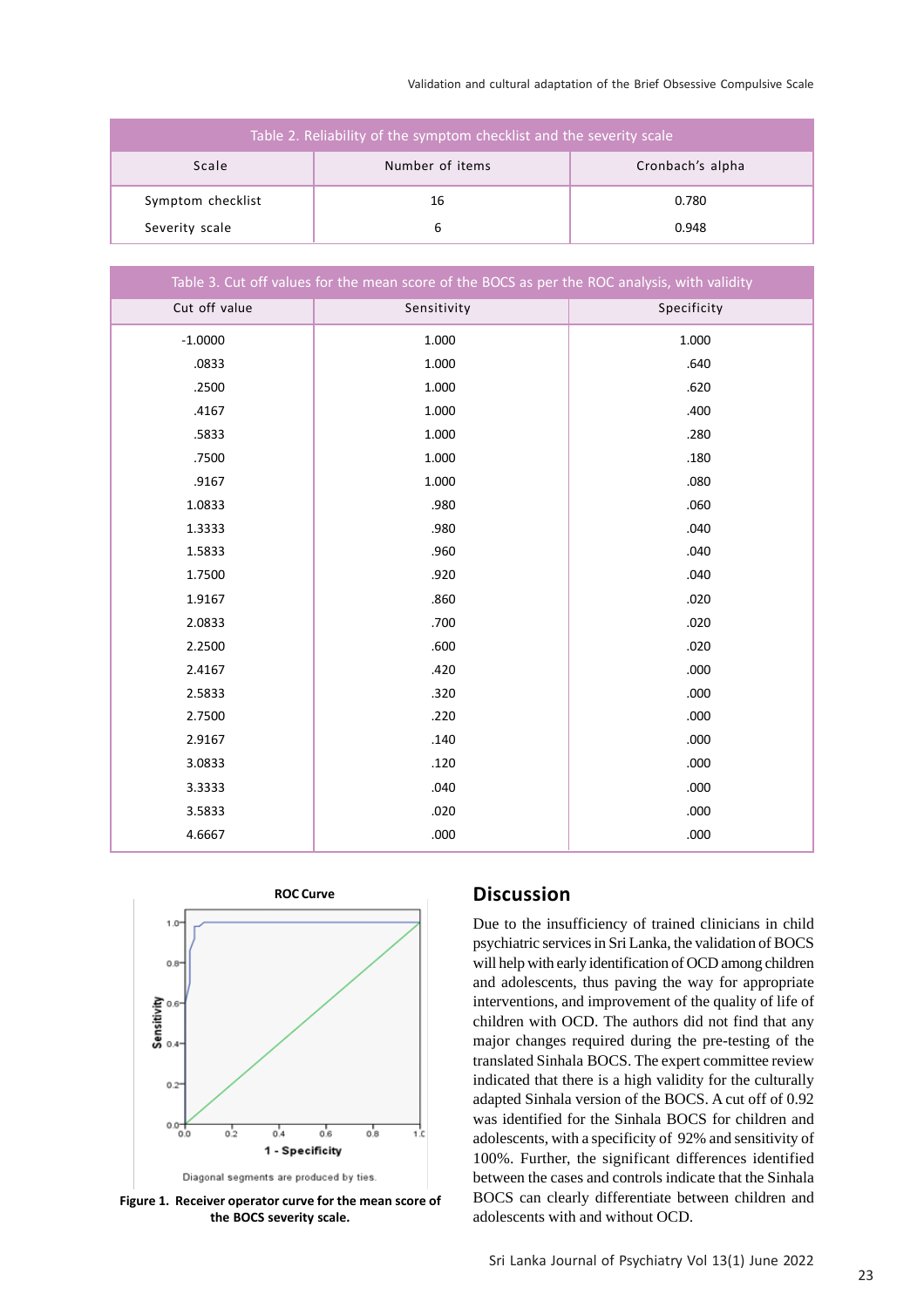The space given to write down 'other' obsessional symptoms was utilized by 40% (n=20) of our sample, indicating the importance of "other symptoms" Thirteen children with OCD, out of 20, had reported that the most troublesome obsession was the "other symptoms". Details of the other symptoms were not mentioned in the original study article (6). The authors hope to conduct further research using the Sinhala BOCS to ascertain more details of the demographic characteristics and phenomenology of OCD among children and adolescents in Sri Lanka.

### **Limitations**

The cases in this study were limited to hospital samples, and were not derived from the community. Therefore the results are more applicable to the CAMHS hospital setting.

# **Conclusions**

The culturally adapted Sinhala version of the BOCS can be used among Sinhala speaking children, adolescents, in psychiatric clinical settings. However, there is a timely need to conduct community studies using the culturally validated Sinhala BOCS to identify its validity among this group, as well as to further explore the prevalence, demographic characteristics and phenomenology of OCD in Sri Lankan children and adolescents.

### **Acknowledgements**

We wish to acknowledge all the children, adolescents and their parents who participated in the study and the staff of ward 19, Lady Ridgeway Hospital for Children for their time and support in data collection process.

#### **Statement of contribution**

DR and MFSPS designed the research. DR conducted the data collection and analysis. DS supervised the methodology, data analysis.

#### **Conflicts of interest**

None declared.

**D Rupasinghe,** Lady Ridgeway Hospital for Children, Colombo, Sri Lanka

**D Samaranayaka,** Department of Community Medicine, Faculty of Medicine, University of Colombo, Sri Lanka

**M F S P Senevirathna,** Lady Ridgeway Hospital for Children, Colombo, Sri Lanka

**Corresponding author:** D Rupasinghe

**Email:** darshrup@gmail.com

http://orcid.org/0000-0001-8054-0020

# **References**

- 1. Martine F, Philippe R. Obsessive-compulsive disorder and tics in children and adolescents. In: by: Michael G, Nancy A, Juan, eds. New Oxford Textbook of Psychiatry: Oxford 2009, 1680-93.
- 2. Riddle MA, Scahill L, King R, et al. Obsessive-compulsive disorder in children and adolescents: phenomenology and family history. J Am Acad Child Adolesc Psychiatry 1990; 29(5): 766-72.
- 3. Douglass HM, Moffitt TE, Dar R, et al. Obsessivecompulsive disorder in a birth cohort of 18-year-olds: prevalence and predictors. J Am Acad Child Adolesc Psychiatry1995; 34(11): 1424-31.
- 4. World Health Organization: The ICD-10 Classification of Mental and Behavioral Disorders. Clinical descriptions and diagnostic guidelines. Geneva: WHO; 1992.
- 5. American Psychiatric Association. Diagnostic and Statistical Manual of Mental Disorders (5<sup>th</sup> edn); 2013.
- 6. Wahl K, Kordon A, Kuelz KA, et al. Obsessive-compulsive disorder (OCD) is still an unrecognised disorder: A study on the recognition of OCD in psychiatric outpatients. Eur Psychiatry 2010: 25(7): 374-7.
- 7. Geller DA, Biederman J, Griffin S, et al. Comorbidity of juvenile obsessive-compulsive disorder with disruptive behavior disorders. J Am Acad Child Adolesc Psychiatry 1996; 35(12): 1637-46.
- 8. Rettew DC, Swedo SE, Leonard HL, et al. Obsessions and compulsions across time in 79 children and adolescents with obsessive-compulsive disorder. J Am Acad Child Adolesc Psychiatry 1992; 31(6): 1050-6.
- 9. Chambers WJ, Puig-Antich J, Hirsch M, et al. The assessment of affective disorders in children and adolescents by semi structured interview: test-retest reliability of the Schedule for Affective Disorders and Schizophrenia for School-Age Children, Present Episode Version. Arch Gen Psychiatry 1985; 42(7): 696-702.
- 10. Kaufman J, Birmaher B, Brent, et al. Schedule for affective disorders and schizophrenia for school-age childrenpresent and lifetime version (K-SADS-PL): initial reliability and validity data. J Am Acad Child Adolesc Psychiatry: 1997; 36(7): 980-8.
- 11. Scahill L, Riddle MA, McSwiggin-Hardin M, et al. Children's Yale-Brown obsessive compulsive scale: reliability and validity. J Am Acad Child Adolesc Psychiatry 1997; 36(6): 844-52.
- 12. Silverman WK, Rabian B. Test-retest reliability of the DSM-III-R childhood anxiety disorders symptoms using the Anxiety Disorders Interview Schedule for Children. Journal of Anxiety Disorders 1995; 9(2): 139-50.
- 13 Storch EA, Murphy TK, Adkins, et al. The Children's Yale-Brown Obsessive-Compulsive scale: psychometric properties of child- and parent-report formats. J Anx Disorders 2006; 20(8): 1-16.
- 14 Goodman WK, Price LH, Rasmussen SA, et al. The Yale-Brown obsessive compulsive scale: I. Development, use, and reliability Arch Gen Psychiatry 1989: 46(11): 1006-11.